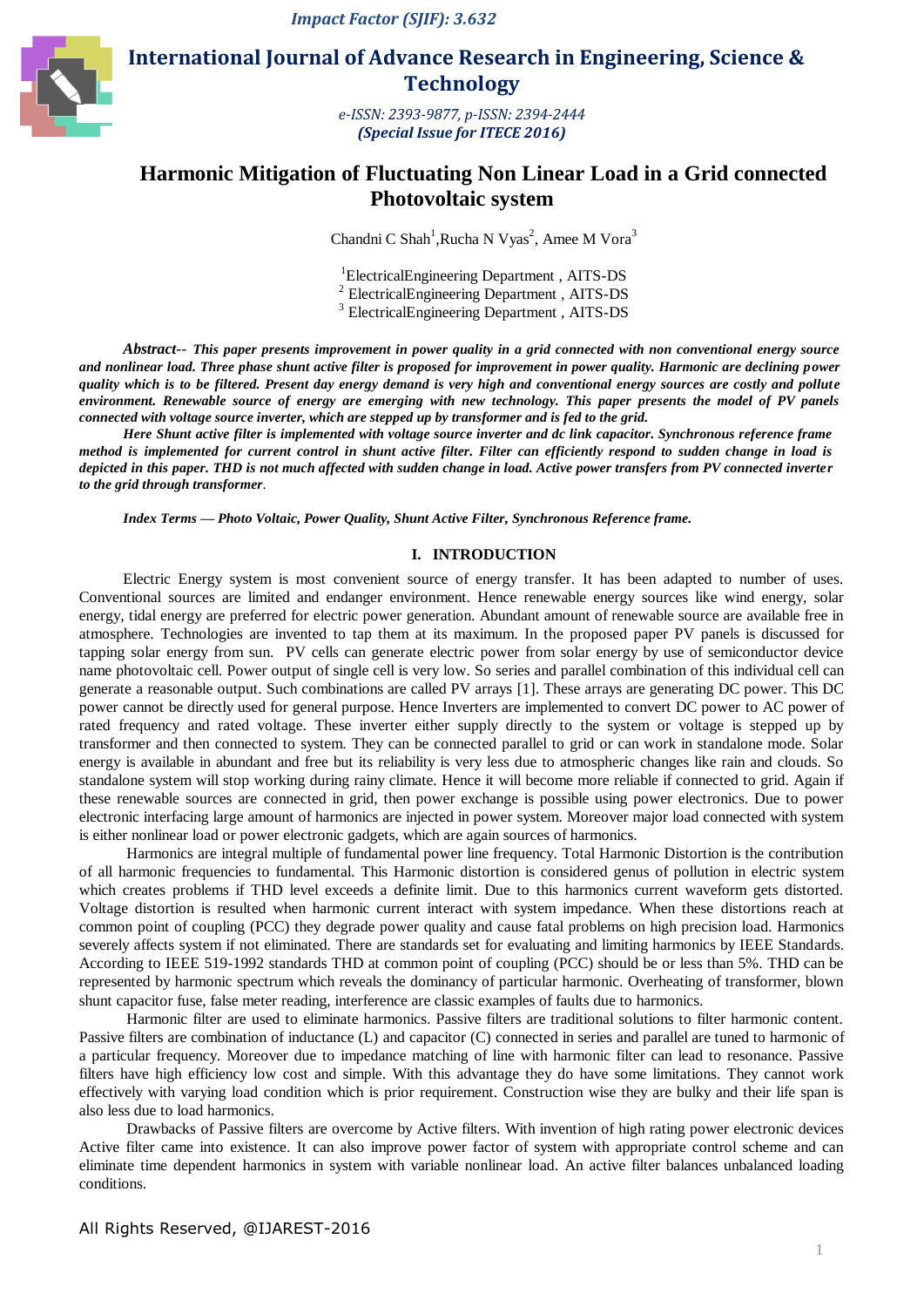Active filters are designed with different topologies depending on the types of configurations and supply system. Table I shows classification of Active filter based on different criteria.

| Converter based classification     | • VSI (Voltage Source Inverter)<br>• CSI (Current Source Inverter)                                                                                   |
|------------------------------------|------------------------------------------------------------------------------------------------------------------------------------------------------|
| Topology base classification       | <b>Shunt APF</b><br>$\bullet$<br>• Series APF<br>• UPQC: Shunt $APF +$ Series APF<br>• Hybrid APF: Series or Shunt Active Filter with Passive Filter |
| Supply system based classification | $\bullet$ Two wire APF<br>$\bullet$ Three wire APF<br>$\bullet$ Four wire APF                                                                        |

#### *TABLE I. Active Filter Classification*

In this paper Shunt Active Filter with Voltage source inverter topology is implemented. Shunt active filter is less bulky than series active filter and is reliable for low to medium KVA load. Moreover it form power factor displacement problem. Load or supply inductance (L) does not affect its compensation capabilities and has simple control implementation. Protection and sequencing is quite easy and expensive switchgears are least necessitate.

Many control strategies are implemented for the control of filter. These control systems are either time domain or frequency domain. It is very essential to have suitable controller designed for shunt active filter. There are few methods like Instantaneous reactive power theory, direct control method, hysteresis current control method, Fuzzy controllers, synchronous reference frame theory, dead beat control method, d-q method are used for controlling Shunt active filter. In this paper we have discussed synchronous reference frame theory. This method is more efficient as it can easily extract both reactive and active power and can generate a sinusoidal reference current signals that has to be injected in the SAPF. It also regulates and balance dc link capacitor voltage.

## **II. PHOTOVOLTAIC PANELS AND INVERTER SYSTEM**

### **2.1.PV Panels**

PV panels are made of single unit of photovoltaic cell. This cell is a Semiconductor p-n junction diode. Heat and Light radiated from sun generate free electrons in proportion to the light intensity. Electromotive force is generated at their terminals. Current flow in cell depends on number of free electrons which depend on sun radiation.

Single PV cell can generate power up to 2W at 0.5 volt. This power being very low series and parallel combination of PV cells is done to generate enough power. PV panels are group of several modules. Matlab simulation of PV panels is discussed in this paper with mathematical equation and parameters. PV module with constant current and constant insolation is considered [3]. Mathematical equations and circuit with characteristics are shown in Fig.1.Simulink model of single PV panel with PV and VI characteristics is shown in Fig.2, Fig.3, and Fig.4. Electrical parameter and radiation data along with inverter design parameter are shown in Table II.

$$
I_{pv} = I_p - I_D - I_{sh} = 0
$$
  
\n
$$
V_{PVcell} = V_D - R_S I_{PV}
$$
 (1)

$$
I_{sh} = \frac{V_{pv} + R_s I_{pv}}{R_{sh}}\tag{3}
$$

$$
I_D = I_0 \left( e^{\frac{q(V_{pv} + R_s I_{pv})}{NkT}} - 1 \right) \tag{4}
$$

 $I_p$  = Light generated current  $V_{\text{pv}}$  = Terminal voltage of the cell  $I_D$  = Diode current  $I_0$  = Saturation current  $I_{sh}$  = Shunt current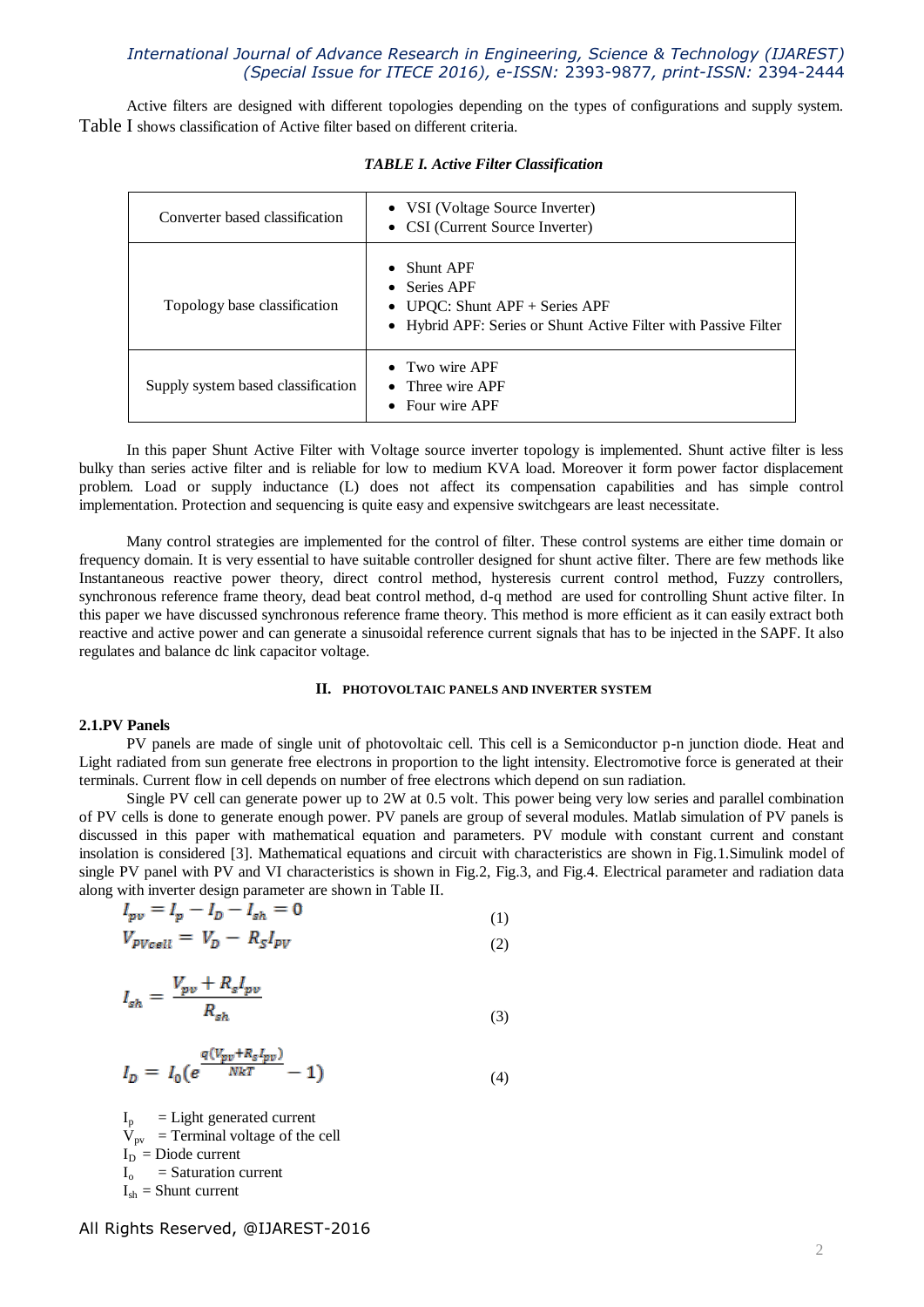



*Fig.3. V-I Characteristics of single PV array Fig.4. PV characteristics of single PV array*



### **2.2.PV connected Inverter***.*

PV arrays are connected in series to build up voltage level. DC Voltage generated from PV arrays. This voltage is converted to AC using Inverter topologies. High efficiency inverter module is desired to be utilized in PV system since power loss in inverter is power not supplied to grid. In this paper simulink model of Voltage sourced discrete PWM inverter is considered with three phase IGBT based bridge configuration. Output of inverter is filtered using LC filters. This filtered output is fed to transformer [2]. Output of transformer is then connected to grid. Single line diagram of PV system connected with inverter and grid is shown in Fig.5.

| <b>Table II Parameters for simulink model</b> |  |
|-----------------------------------------------|--|
| of PV Panel connected with inverter           |  |

| No of PV panels           | 20 panels            |
|---------------------------|----------------------|
| Insolation                | $1000 \text{ w/m}^2$ |
| $V_{\text{oc}}$ per panel | 35                   |
| $I_{\rm sc}$ per panel    | 7                    |
| Total $V_{dc}$            | 400                  |
| Filter Inductor           | $60$ mH              |
| Frequency                 | 50 Hz                |
| Grid voltage              | 415 Vrms             |
| Total Peak power          | $15 \text{ kW}$      |
|                           |                      |



 *Fig.5. PV system connected to grid with 3-ph inverter*

### **III. SHUNT ACTIVE FILTER AND CONTROL STRATEGY**

In this paper shunt active filter is discussed as harmonic filtering tool. Harmonics as discussed distorts waveforms and leads to malfunction of several equipments. SAPF is connected in parallel with the load. Generally filters are placed near load end for better results. Inverse harmonic current is generated by shunt active filter is injected in the line which nullifies harmonic current generated from the load end [4]. In other words load harmonic current is injected with  $180^{\circ}$  phase shift by shunt active filter. Simulink model of shunt active filter connected to grid with non linear load is discussed in this paper.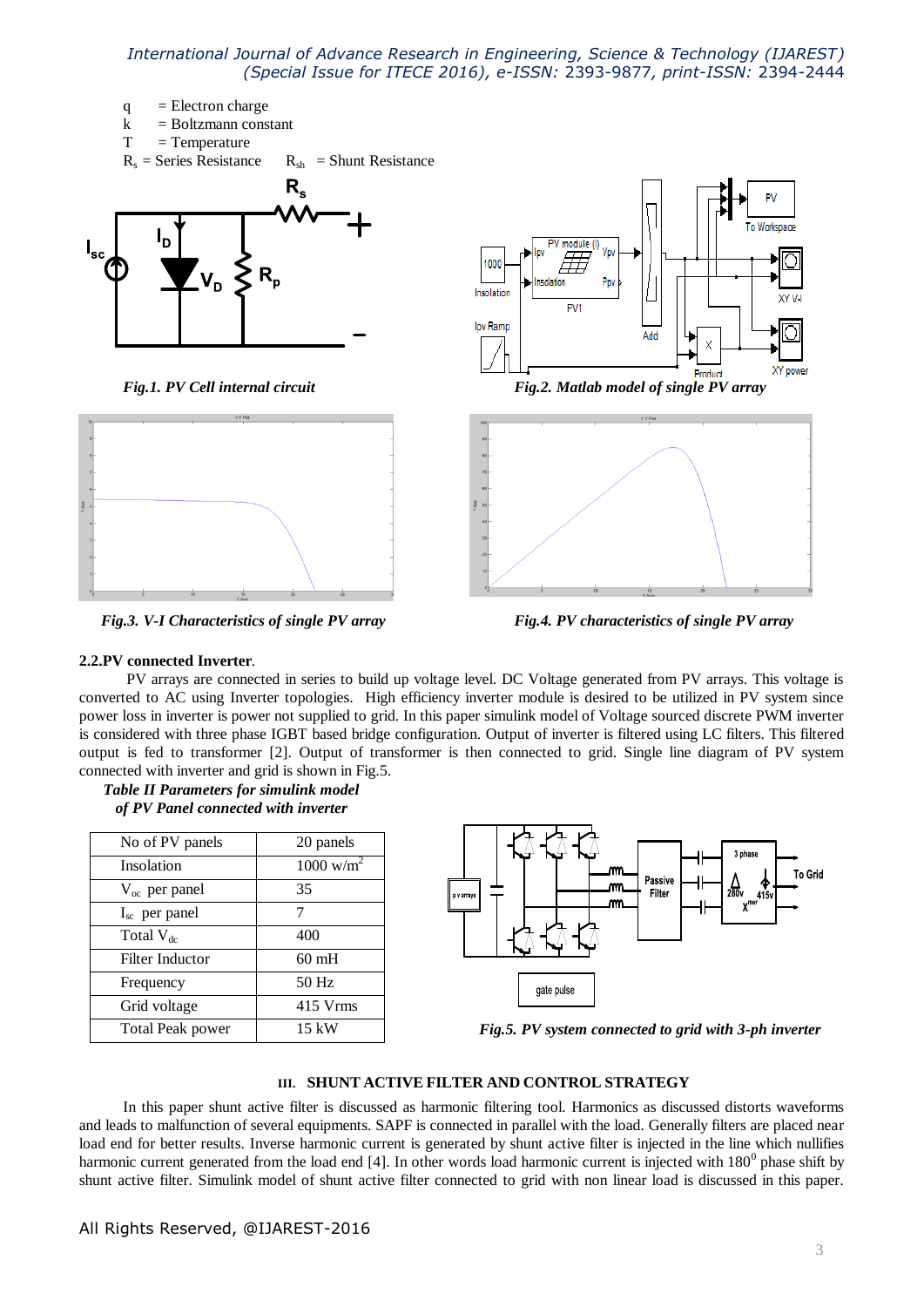Grid is fed with a Voltage source and solar power plant. Effect of sudden change in load on filter is also discussed in this paper. Fig. shows single line diagram of a shunt active filter connected with load and solar power plant connected to grid. Proposed simulink model of shunt active filter comprises of IGBT based three phase Voltage source inverter having bridge configuration. Bridge rectifier with RL load is seen as non linear load. Synchronous reference frame theory is implemented as current control technique to generate reference current and gating signals for VSI. Fig.7 shows line diagram of Shunt Active Filter connected to RL load [5]. Filter design parameters are shown in table III



*Fig.7. Proposed model of SAPF with PV system*

Equation for power drawn by nonlinear load connected to grid is  $P_{L}(t) = P_{F}(t) + P_{h}(t)$ (5) Compensated power supplied by active filter  $P_c(t) = P_h(t) + P_{loss}(t)$ (6)

Instantaneous AC voltage equation is  $V_s(t) = V_m \sin wt$ (7) Equation for supply current with compensation

 $i_s(t) = i_l(t) + i_c(t)$ 

(8)

Load current with fundamental current component and several harmonics of odd and even order is represented and Fourier series [6].

$$
i_L(t) = \sum_{n=1}^{\infty} \sin(nwt + \emptyset_n)
$$
\n(9)  
\n
$$
i_L(t) = I_1 \sin(wt + \emptyset_1) + \sum_{n=2}^{\infty} I_n \sin(nwt + \emptyset_n)
$$
\n(10)

Here first part is fundamental component and rest part is harmonic current which is to be filtered.

In this proposed model synchronous reference frame theory is implemented for reference current generation. This control technique is based on co ordinate transformation which separates harmonic component from load current. This separated harmonic component is inverted by VSI and is fed to line. Co ordinate transformation implements Clark's Transformation and Park's Transformation. Load current extraction is achieved implementing low pass filter [7].

In reference frame transformation stationary three phase which are displaced  $120^0$  apart are transformed to rotating two phase named direct axis (d-axis) and quadratic axis (q-axis)

$$
i_d = \frac{2}{3} \left[ i_{La} \sin(\omega t) + i_{Lb} \sin(\omega t - \frac{2\pi}{3}) + i_{Lc} \sin(\omega t + \frac{2\pi}{3}) \right]_{(11)}
$$
  

$$
i_q = \frac{2}{3} \left[ i_{La} \cos(\omega t) + i_{Lb} \cos(\omega t - \frac{2\pi}{3}) + i_{Lc} \cos(\omega t + \frac{2\pi}{3}) \right]_{(12)}
$$

Rotation of this component is made possible using PLL circuit which provides sin component to direct axis and cos component to quadratic axis for synchronization.

This current then passes through low pass filter to filter harmonic component. Butterworth filter of  $2<sup>nd</sup>$  order is implemented for LPF to eliminate higher order harmonics. Block diagram representing synchronous reference frame theory is shown in Fig 8.

DC bus PI controller is implemented to regulate dc voltage of capacitor constant to its reference value. DC voltage of capacitor s compared with reference voltage and error is calculated under dynamic condition. Error signal is fed to d-axis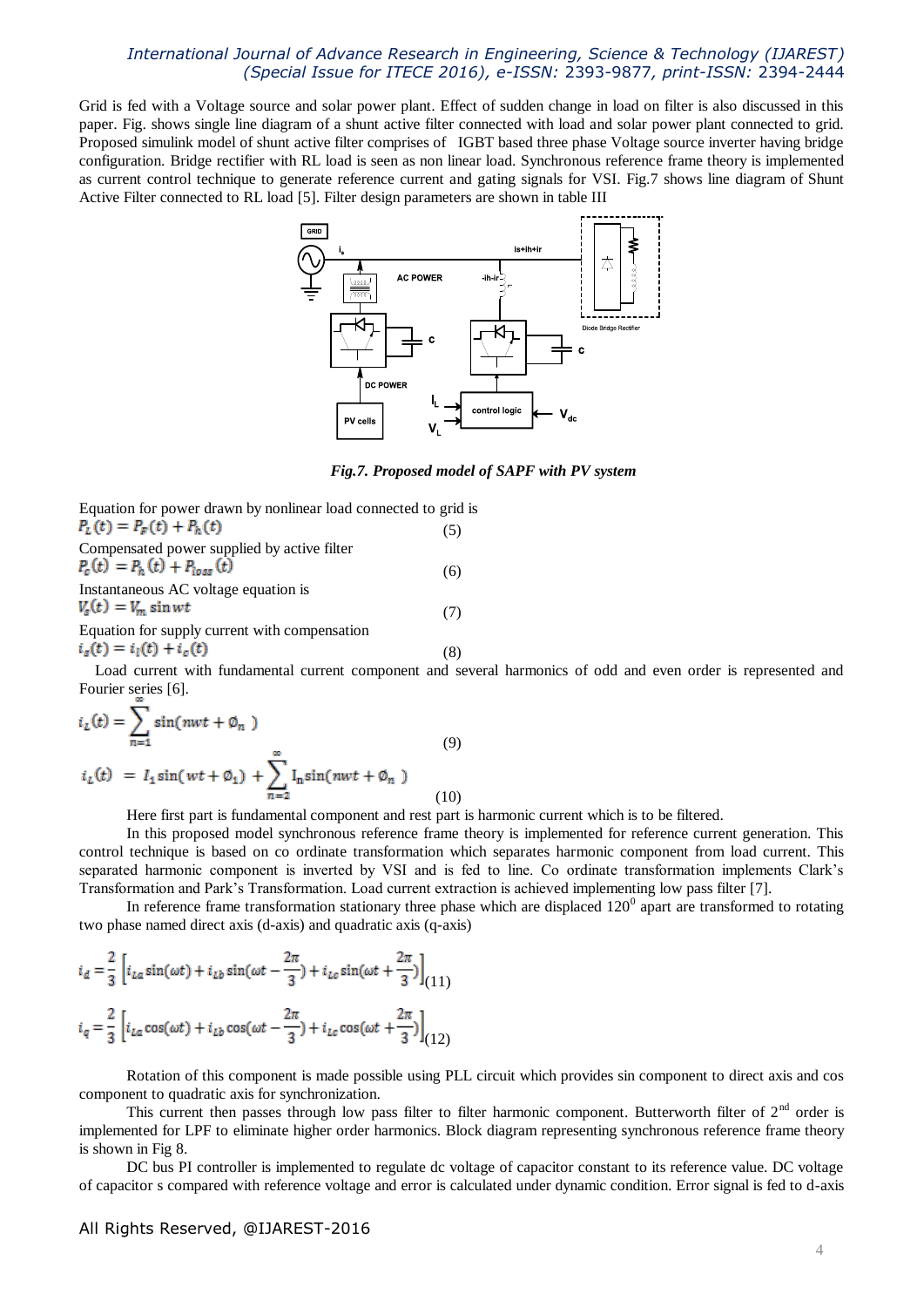to extract harmonic component. After extraction of harmonic component d-q rotating axis is converted back to a-b-c stationary frame using inverse transformation.

- $i_{sa}^* = i_d \sin(\omega t) + i_g \cos(\omega t)$  (13)  $i_{sb}^* = i_d \sin(\omega t - 2\pi/3) + i_q \cos(\omega t - 2\pi/3)$ (14)
- $i_{sc}^* = i_d \sin(\omega t + 2\pi/3) + i_q \cos(\omega t + 2\pi/3)$ (15)



*Fig.8. Block diagram of SRF control algorithm*

### IV. SIMULATION

Performance of the above discussed model of PV system and shunt active filter with SRF control logic is evaluated using Matlab simulink power tool. It includes shunt active filter, load, and PV inverter. Waveform of load current is shown in Fig 11, Fig 12 and Fig 13 shows filtered source current with rated load and with sudden change in load respectively. Compensated current generated from shunt active filter is shown in Fig 14. Voltage across DC link capacitor is shown in Fig.15.





*Fig.13. Source current with sudden change in load* Fig.14. Compensating current

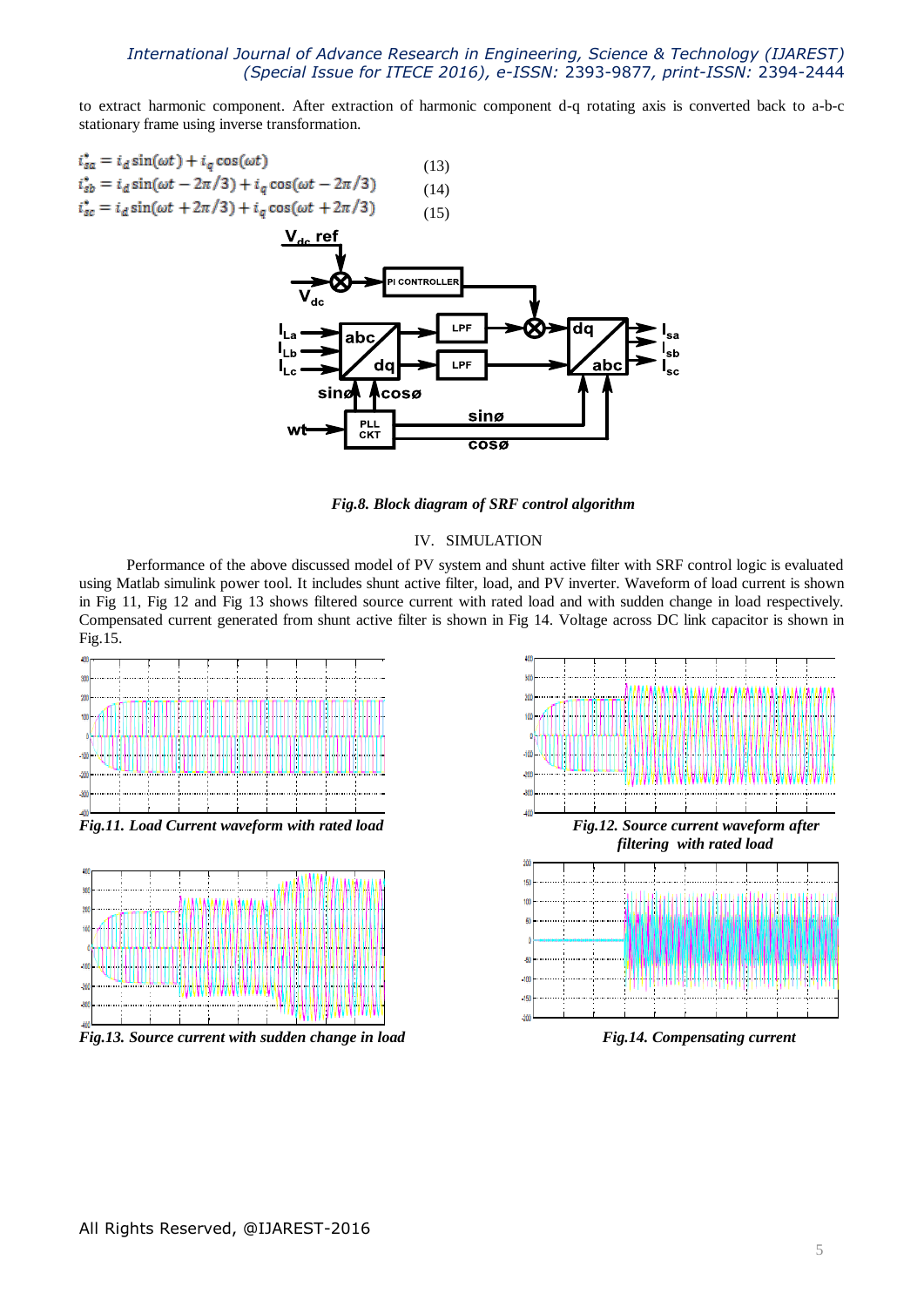

*Fig.15. Voltage across capacitor*

Fast Fourier Transform is tool to evaluate harmonic content with respect to fundamental frequency. Order of harmonic in system before filtering is shown in Fig.16. After compensation and with sudden change in load is shown in Fig.17 and Fig.18.There is minor effect with sudden increase in load during filtering but THD level remains within IEEE limits.



 *Fig.16. THD in source current before filtering (27.66%) Fig.17. THD in source current after filtering (3.95%)*



*Fig.18. THD in source current with increase in load during filtering (4.09%)*

#### V. CONCLUSION

This paper identifies the need of harmonic filtering when grid is loaded with nonlinear load and interfacing with renewable energy sources. Here solar panels are connected with grid as renewable energy source. Using Shunt Active harmonic filter total harmonic distortion can be brought within limits.Synchronous reference frame is used as control techniques for reference current generation which generates precise gating signals for the VSI of SAPF.

#### VI. REFERENCES

- [1] Gerardo Vazquez, Tamás Kerekes, Joan Rocabert "A Photovoltaic Three-Phase Topology to Reduce Common Mode Voltage", IEEE transaction, 2010
- [2] Miss. Sangita R Nandurkar, Mrs. Mini Rajeev, "Design and Simulation of three phase Inverter for grid connected Photovoltaic systems", Proceedings of Third Biennial National Conference, NCNTE- 2012.
- [3] Raymond M. Hudson, Michael R. Behnke, Rick West, Sigifredo Gonzalez, Jerry Ginn, Design Considerations For Three-Phase Grid Connected Photovoltaic Inverters", Xantrex Technology Inc. 161-G South Vasco Road, Livermore, CA 94550 USA
- [4] Aslain Ovono Zue, Ambrish Chandra, Senior Member, IEEE," Grid Connected Photovoltaic Interface with VAR Compensation and Active Filtering Functions", IEEE Transactions 2006.